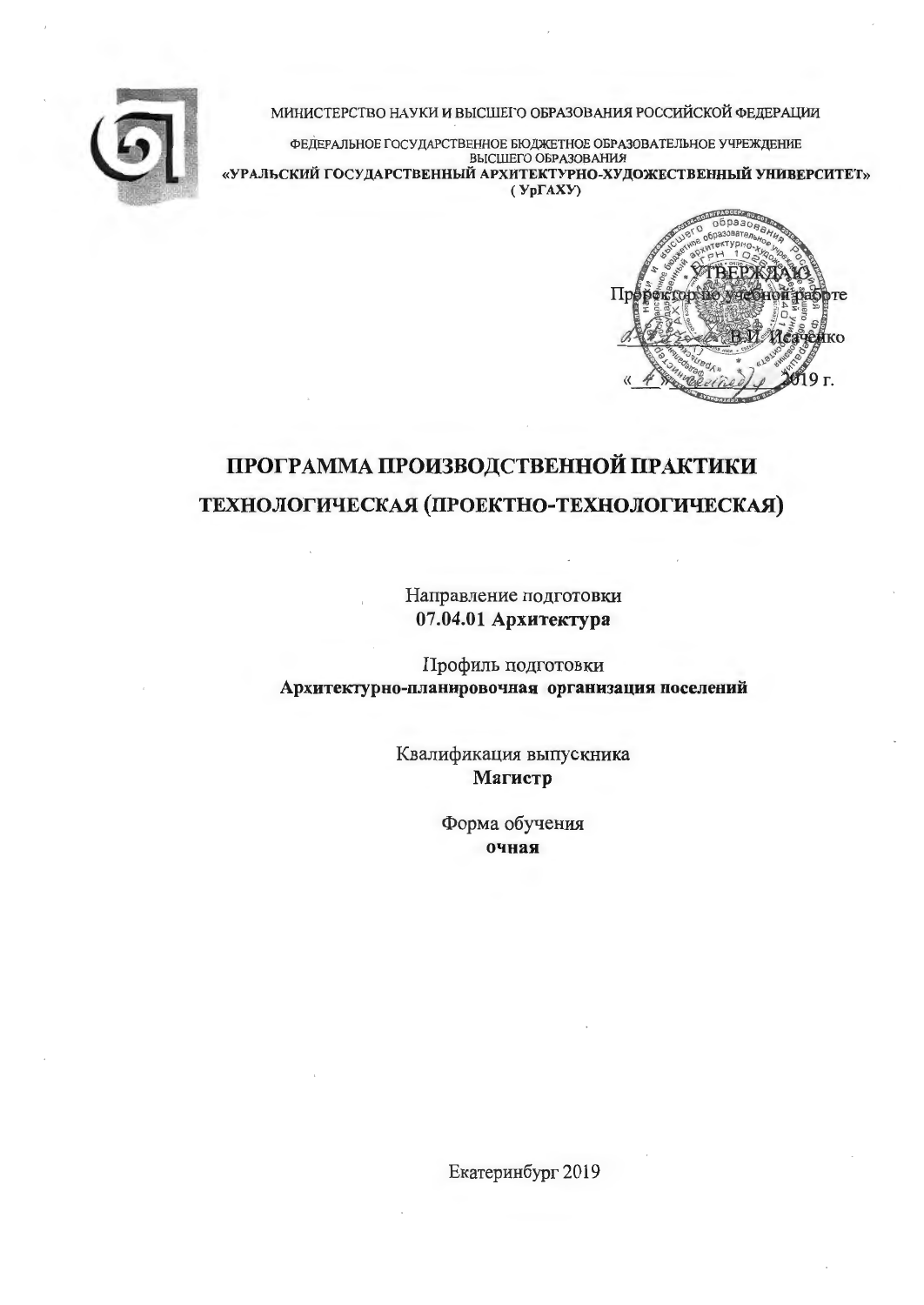#### 1. Вид, тип практики, способ и форма ее проведения

| Вид практики               | производственная                                                                                                                                                |
|----------------------------|-----------------------------------------------------------------------------------------------------------------------------------------------------------------|
| Тип практики               | технологическая (проектно-технологическая)                                                                                                                      |
| Способ проведения практики | Стационарная, выездная                                                                                                                                          |
| Форма проведения практики  | Дискретно по видам практик - путем выделения<br>в календарном учебном графике непрерывного<br>периода учебного времени для проведения<br>каждого вида практики. |

#### 2. Место практики в структуре образовательной программы

Практика входит в часть, формируемую участниками образовательных отношений образовательной программы - блок Б2 «Практика».

Практика базируется на освоении студентами дисциплин:

- обязательная часть: «Современные концепции теории и истории архитектуры и «Методика, методология и презентация научного градостроительства» (сем. 1), «Управление проектом»  $cem.$ ), «Современные исследования»  $(1,2)$  $CEM.$ ),  $(2)$ информационно-компьютерные технологии» (1 сем.), «Актуальные проблемы истории и теории архитектуры» (2 сем.), «Современная теория и практика градостроительства» (сем. 1,2), «Инновационные архитектурно-планировочные структуры» (2 сем.), « Правовое регулирование архитектурной и градостроительной деятельности» (1 сем.), «Транспорт в планировке городов» (2 сем.);

- часть, формируемая участниками образовательных отношений: «Архитектурнопланировочное проектирование» (1,2 сем.), «Стилистика научного текста» (1 сем.),

на освоении программы учебной практики научно-исследовательская работа (получение первичных навыков научно-исследовательской работы) /рассредоточенная/ (1  $cem.).$ 

Полученные знания и умения применяются при дальнейшем освоении дисциплин:

- обязательной части: «Методика, методология и презентация научного «Технико-экономическое обоснование архитектурно-проектных и исследования», градостроительных решений», «Современная теория и практика градостроительства», архитектурно-планировочные структуры», «Инженерная «Инновационные инфраструктура территорий»;

- части, формируемой участниками образовательных отношений: «Архитектурнопланировочное проектирование»,

а также при прохождении производственной практики преддипломной.

Требования к знашиям, умениям и навыкам обучающегося, приобретенным в частей образовательной программы, результате освоения предшествующих  $\mathbf H$ необходимых при освоении производственной практики:

знание основ профессиональных проектных методов подготовки проектной документации;

владение первичными практическими навыками выполнения проектной документации;

способность к системному пониманию поставленных проектных задач и их решению;

владение основами применения проектной графики;

информационных применения технологий для решения знание основ профессиональных задач;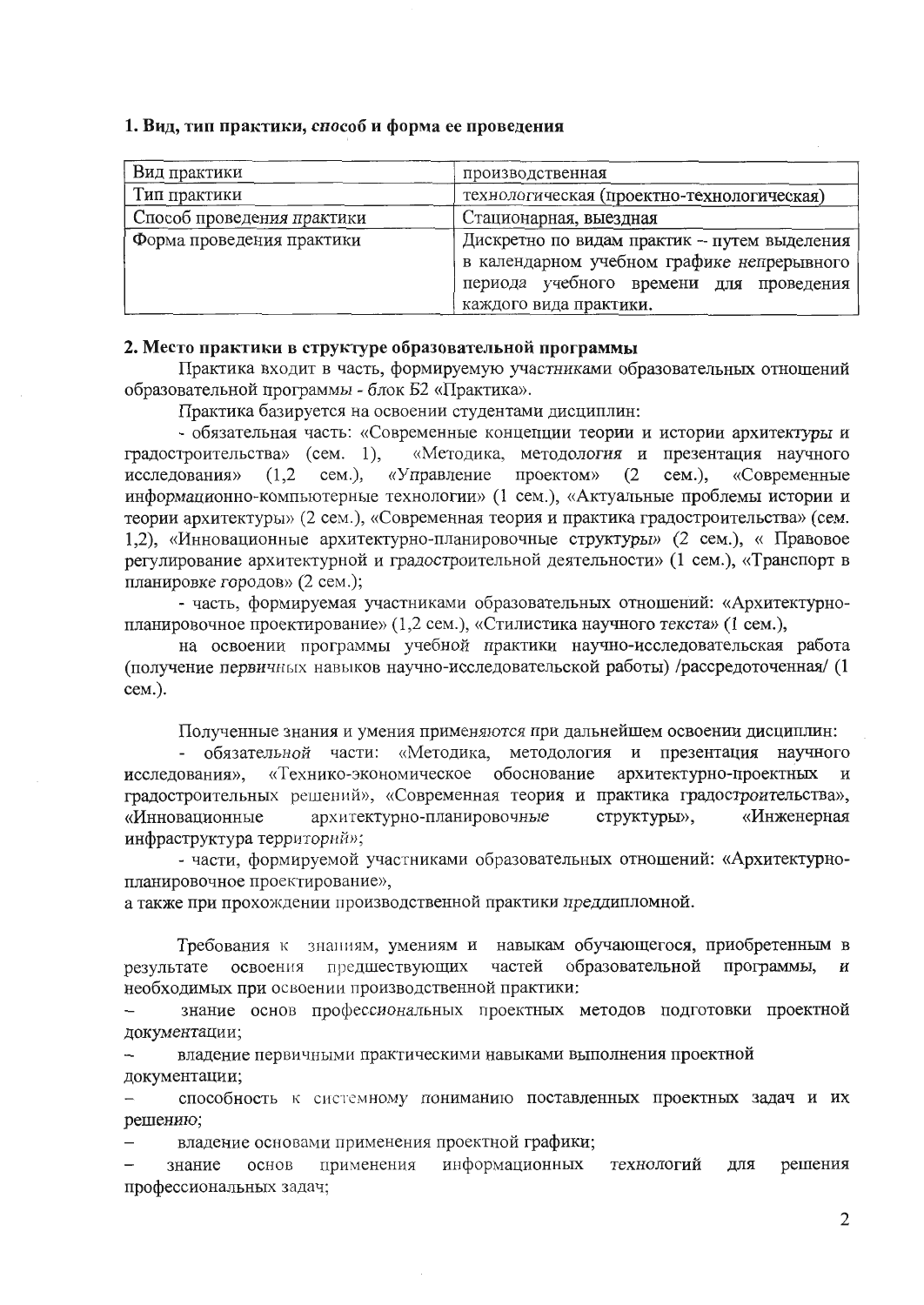#### 3. Место и время проведения практики

практики - проектные Базы организации, проектные отделью рганизаций, архитектурные и градостроительные подразделения при администрациях поселений. структурные подразделения УрГАХУ, выполняющие проектно-творческие работы.

Практика проводится в конце 2 семестра после завершения студентами теоретического обучения.

Выбор места проведения практики для лиц с ограниченными возможностями здоровья и инвалидов производится с учетом требований доступности места проведения практики для данной категории обучающихся и рекомендации медико-социальной экспертизы, а также индивидуальной программы реабилитации инвалида, выданной федеральным государственным учреждением медико-социальной экспертизы, относительно рекомендованных условий и видов труда.

### 4. Перечень планируемых результатов обучения при прохождении практики, соотнесенных с планируемыми результатами освоения образовательной программы

4.1. Перечень компетенций, формирующихся у обучающихся в процессе прохождения практики

| Код           | Наименование компетенции                                                |  |  |  |  |
|---------------|-------------------------------------------------------------------------|--|--|--|--|
| компетенции   |                                                                         |  |  |  |  |
| $\Pi K-1$     | разработке и защите<br>Способен<br>участвовать в<br>концептуального     |  |  |  |  |
|               | архитектурного проекта                                                  |  |  |  |  |
| $\text{TK-2}$ | Способен участвовать в подготовке и защите архитектурной части разделов |  |  |  |  |
|               | проектной документации, в том числе с применением инновационных         |  |  |  |  |
|               | методов и технологий архитектурного проектирования                      |  |  |  |  |

4.2. Планируемые результаты обучения при прохождении практики

В результате прохождения данной практики обучающийся должен приобрести следующие умения и практические навыки:

| Код         | Индикаторы достижения компетенций                                             |  |  |  |  |  |
|-------------|-------------------------------------------------------------------------------|--|--|--|--|--|
| компетенции |                                                                               |  |  |  |  |  |
| $\Pi K-1$   | умеет:                                                                        |  |  |  |  |  |
|             | - учитывать при разработке концептуального архитектурного проекта             |  |  |  |  |  |
|             | функциональное назначение проектируемого объекта (в<br>TOM<br>числе           |  |  |  |  |  |
|             | особенности объектов специализированного назначения, проектируемых            |  |  |  |  |  |
|             | для лиц с ОВЗ и маломобильных групп граждан), градостроительные               |  |  |  |  |  |
|             | условия, региональные и местные архитектурно-художественные традиции,         |  |  |  |  |  |
|             | системную целостность архитектурных, конструктивных и инженерно-              |  |  |  |  |  |
|             | технических решений, социально-культурные, геолого-географические и           |  |  |  |  |  |
|             | природно-климатические условия участка застройки;                             |  |  |  |  |  |
|             | - формулировать обоснования концептуального архитектурного проекта,           |  |  |  |  |  |
|             | включая градостроительные, культурно-исторические, архитектурно-              |  |  |  |  |  |
|             | художественные условия и предпосылки.                                         |  |  |  |  |  |
|             | знает                                                                         |  |  |  |  |  |
|             | - методы и средства профессиональной и персональной коммуникации;             |  |  |  |  |  |
|             | - особенности восприятия различных форм представления концептуального         |  |  |  |  |  |
|             | проекта архитекторами, специалистами<br>области<br>архитектурного<br>$\bf{B}$ |  |  |  |  |  |
|             | строительства, а также лицами, не владеющими профессиональной                 |  |  |  |  |  |
|             | культурой (в том числе лицами с ОВЗ)                                          |  |  |  |  |  |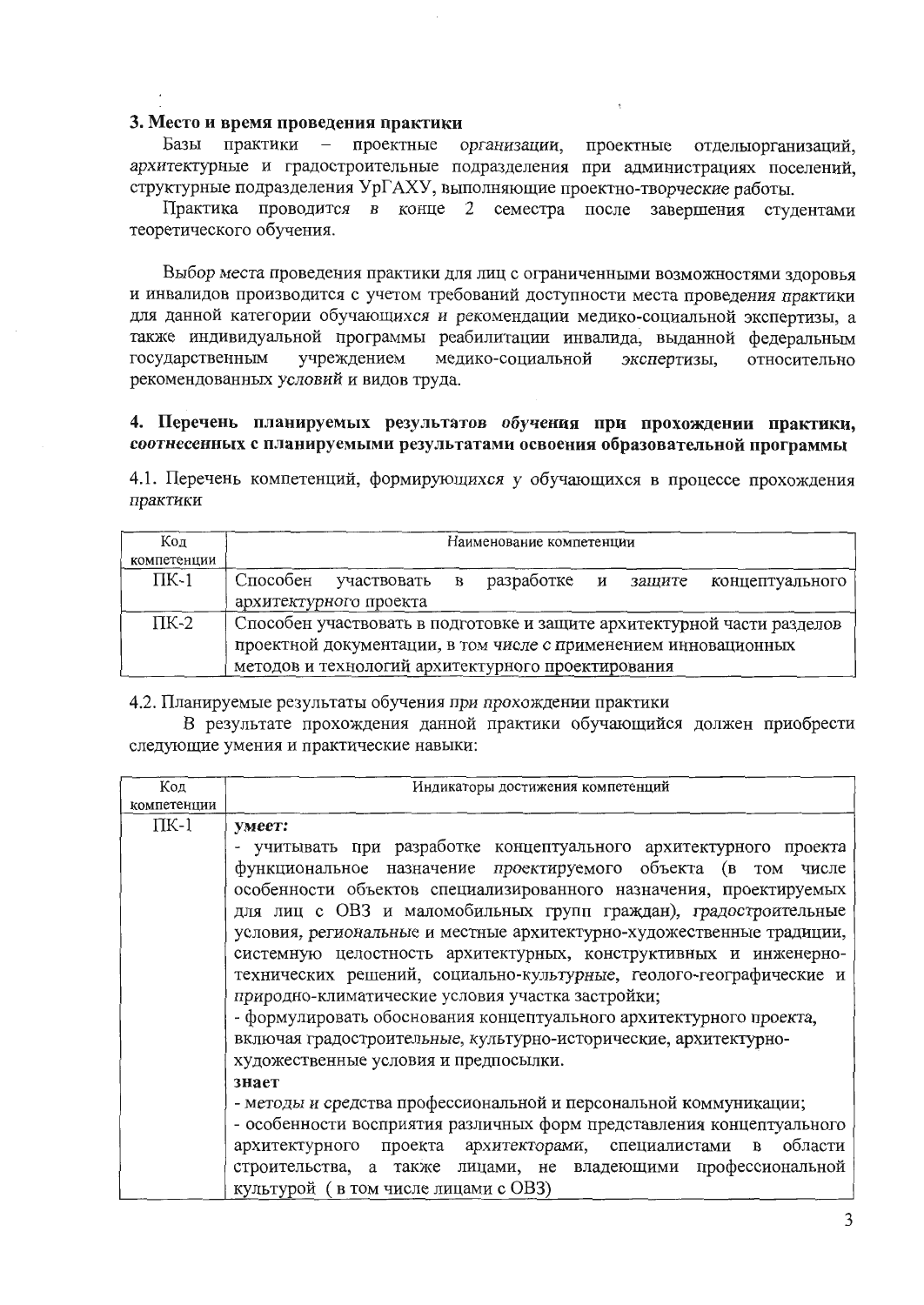| $\Pi K-2$ | умеет:                                                                |  |  |  |
|-----------|-----------------------------------------------------------------------|--|--|--|
|           | - участвовать в разработке оригинальных и нестандартных архитектурных |  |  |  |
|           | решений (в том числе с учетом потребностей лиц с ОВЗ и маломобильных  |  |  |  |
|           | групп населения);                                                     |  |  |  |
|           | - оформлять графические и текстовые материалы по архитектурному       |  |  |  |
|           | разделу проектной документации, включая чертежи, планы, модели и      |  |  |  |
|           | макеты и пояснительные записки;                                       |  |  |  |
|           | -участвовать в защите архитектурного раздела проектной документации в |  |  |  |
|           | экспертных инстанциях;                                                |  |  |  |
|           | -применять средства и методы профессиональной и персональной          |  |  |  |
|           | коммуникации при согласовании архитектурного раздела проектной        |  |  |  |
|           | документации с заказчиком и защите в органах экспертизы;              |  |  |  |
|           | знает:                                                                |  |  |  |
|           | - требования законодательства Российской Федерации и иных нормативных |  |  |  |
|           | правовых актов, нормативных технических и нормативных методических    |  |  |  |
|           | документов к составу и содержанию разделов проектной документации (в  |  |  |  |
|           | том числе учитывающие потребности лиц с ОВЗ и маломобильных групп     |  |  |  |
|           | граждан);                                                             |  |  |  |
|           | - методы автоматизированного проектирования, основные программные     |  |  |  |
|           | комплексы создания чертежей и моделей;                                |  |  |  |
|           | требования законодательства Российской Федерации<br>И<br>иных         |  |  |  |
|           | нормативных правовых актов, нормативных методических документов к     |  |  |  |
|           | порядку проведения экспертизы проектной документации; - методы и      |  |  |  |
|           | средства профессиональной и персональной коммуникации                 |  |  |  |

# 5. Трудоемкость практики (объем практики в зачетных единицах и ее продолжительность в академических часах)

Общая трудоемкость учебной практики составляет 6 зачетных единиц, 216 академических часов.

| No         | Этапы практики                                                                                                       | Трудоемкость (в часах) |                          | Формы<br>контроля             |                                                      |
|------------|----------------------------------------------------------------------------------------------------------------------|------------------------|--------------------------|-------------------------------|------------------------------------------------------|
| n/n        | (виды учебной работы)                                                                                                | Всего                  | Контак<br>тная<br>работа | Самост.<br>работа<br>студента |                                                      |
| 1.<br>1.1. | Подготовительный этап<br>Вводная лекция (содержание практики и                                                       | $\overline{2}$         | 2                        |                               | Отметка о<br>получении<br>инд.задания на             |
| 1.2.<br>2. | форма отчетности)<br>Инструктаж по технике безопасности<br>Рабочий этап                                              | 205                    |                          |                               | практику<br>Запись в<br>журнале по ТБ                |
| 2.1.       | Раздел 1. Производственно-<br>технологический: ознакомление с<br>технологическим процессом подготовки и              | 16                     |                          | 16                            |                                                      |
| 2.2.       | выпуска проектного продукта.<br>Раздел 2. Проектный: выполнение<br>проектных работ по градостроительной<br>тематике. | 189                    |                          | 189                           | Отзыв<br>организации                                 |
| 3.         | Завершающий этап<br>Подготовка, оформление и представление<br>отчета о прохождении практики                          | 9                      | $\overline{2}$           | 7                             | Отчет о<br>прохождении<br>практики,<br>собеседование |
|            | Итого 216                                                                                                            |                        | 4                        | 212                           | Зачет с оценкой                                      |

# 6. Содержание практики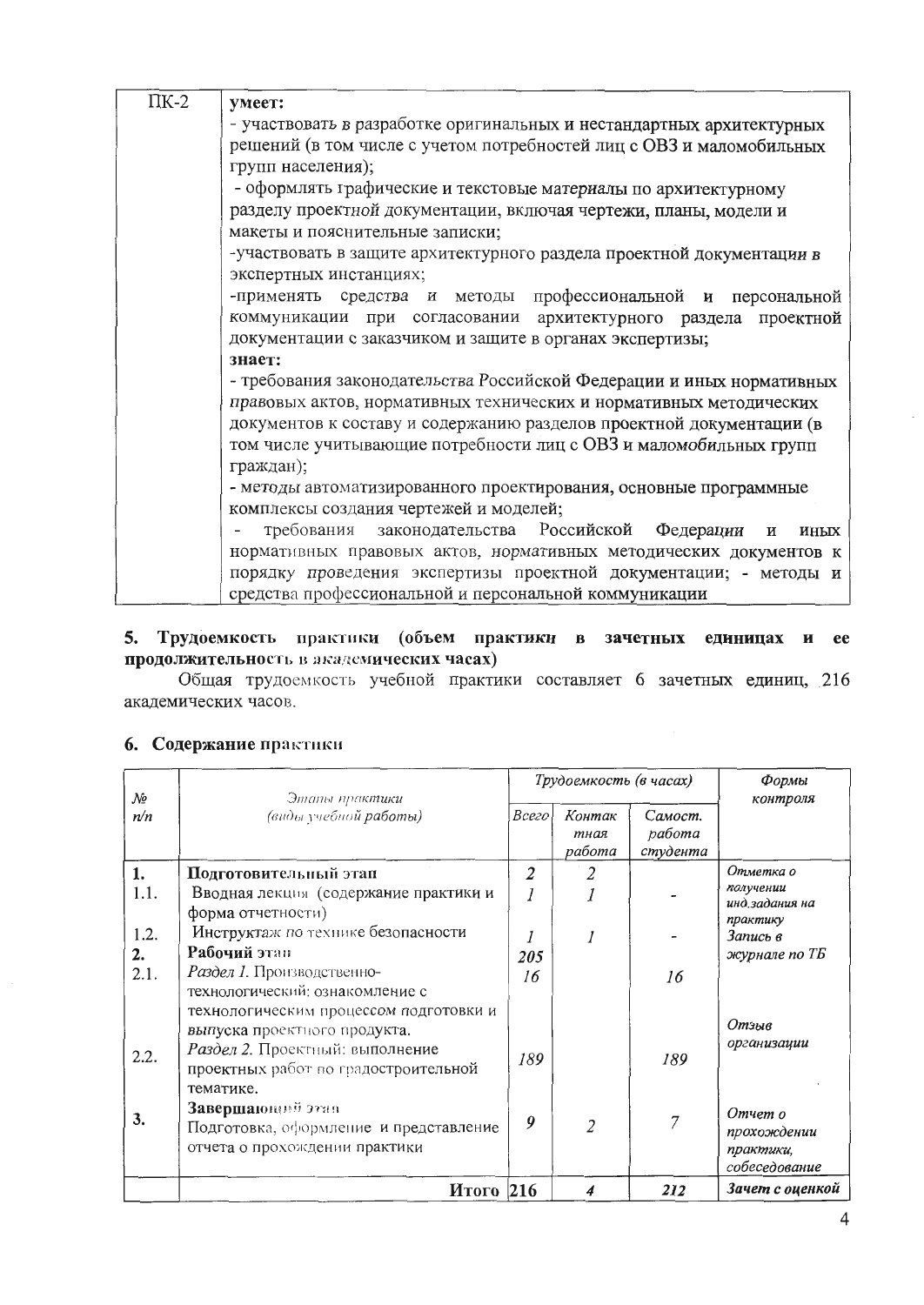### 7. Формы отчетности по практике и форма промежуточной аттестации (по итогам практики)

Аттестация по итогам практики заключается в представлении студентом отчета о прохождении практики, содержащего следующие материалы:

1. Титульный лист (унифицированная форма)

 $2.$ Индивидуальное задание на практику.

 $3.$ Характеристика деятельности студента в период прохождения практики с рекомендуемой оценкой от организации (структурного подразделения УрГАХУ), в которой студент проходил практику. Характеристика предоставляется на бланке организации (при наличии), заверенная подписью руководителя организации и печатью организации (при наличии).

4. Описание (характеристика) базы практики.

5. Список проектных материалов, в которых практикант принимал участие с указанием разделов и видов участия (эскизы, графическое исполнение, сбор исходных материалов или иное). Материалы, доступные для публикации, оформляются в виде приложения к списку выполненных работ.

Список работ и иллюстративные материалы проектного раздела, в которых практикант принимал участие, должны быть заверены подписью руководителя практики от организации и печатью организации (при наличии).

Аттестация проводится кафедральной комиссией. Форма зачета: собеседование на основе отчетных материалов. По результатам аттестации обучающемуся выставляется зачёт с оценкой.

Фонд оценочных средств при проведения промежуточной аттестации обучающихся по практике содержится в Приложении 1.

# 8. Перечень учебной литературы и ресурсов сети "Интернет", необходимых для проведения практики:

#### основная литература:  $\boldsymbol{a}$

1. Иодо И. Градостроительство и территориальная планировка: учеб. пособие / И. А, Иодо, Г. А. Потаев. - Ростов н/Д: Феникс, 2008. - 285 с.

2. Планировка и застройка населенных мест: учебное пособие / В. В. Федоров. - М. : ИНФРА-М, 2010. - 144 с. c.http://znanium.com/bookread2.php?book=460436

3. Вучик, В. Транспорт в городах, удобных для жизни / В. Вучик; под ред. М. Блинкина; Калинин. - М.: Территория будущего, 2011. - 576 с. -Режим пер. A. доступа: //biblioclub.ru/index.php?page=book&id=85023

#### дополнительная литература:  $\boldsymbol{\delta}$

4. Потаев, Г.А. Планировка населенных мест : учебное пособие / Г.А. Потаев. - Минск: РИПО, 2015. - 331 с.: ил. - URL: http://biblioclub.ru/index.php?page=book&id=463660

5. Заремба А. К. Формирование транспортной инфраструктуры градостроительных объектов. [Ч. 2]. Населенный пункт / А. К. Заремба, С. И. Санок; Урал. гос. архитектурнохудожеств. у-нт. - Екатеринбург : Архитектон, 2016. - 102 с.

6. Заремба А. К. Формирование транспортной инфраструктуры градостроительных объектов: учеб.-метод. пособие. [Ч. 1]. Район города / А. К. Заремба, С. И. Санок; Урал. гос. архитектурно-художеств. у-нт. - Екатеринбург : Архитектон, 2016. - 94 с.

7. Заремба А. К. Формирование транспортной инфраструктуры градостроительных объектов. [Ч. 3]. Градостроительная система муниципального образования / А. К. Заремба, С. И. Санок; Урал. гос. архитектурно-художеств. у-нт. - Екатеринбург: Архитектон, 2016.  $-84$  c.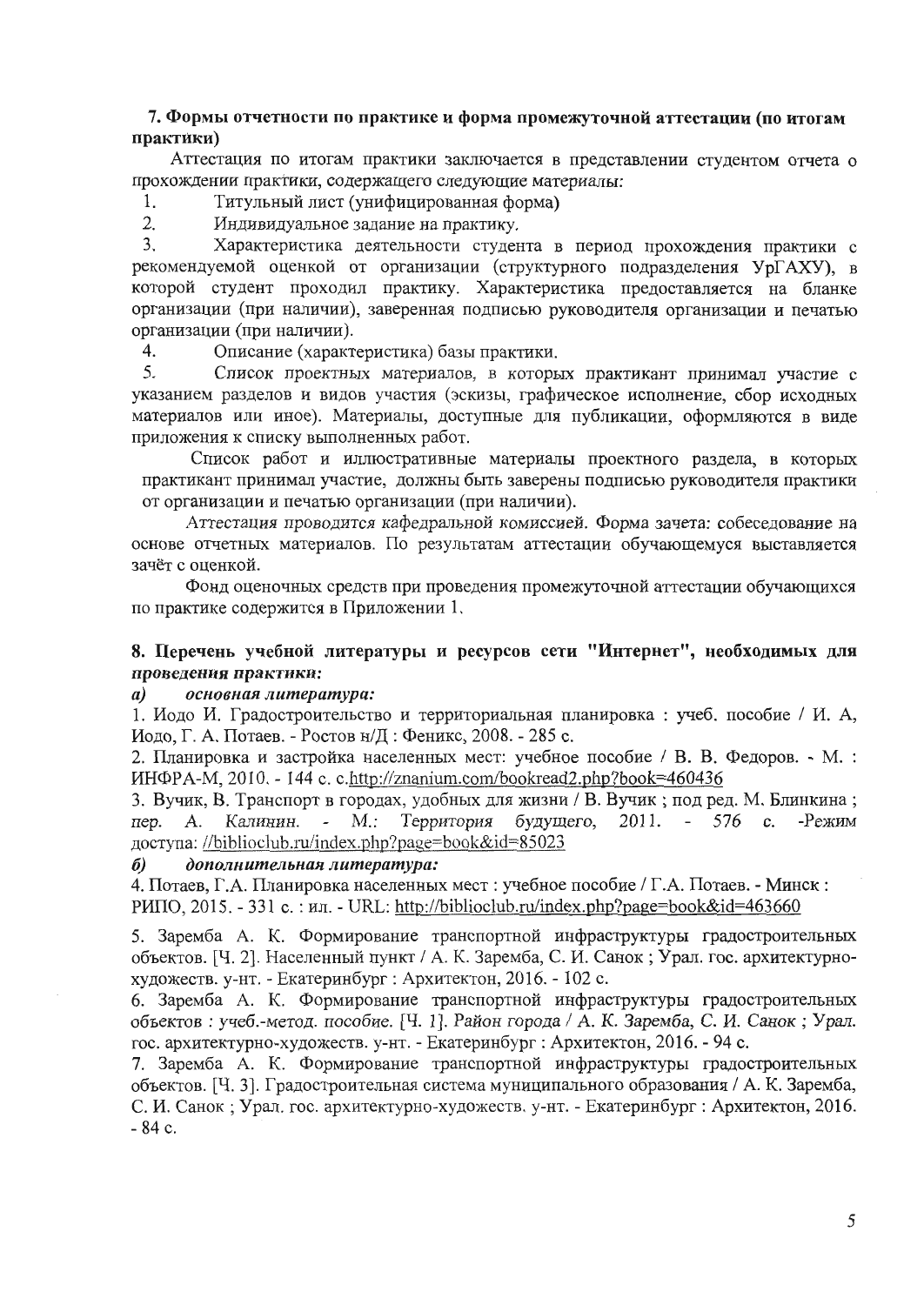8. Сеть автомобильных магистралей в крупнейших городах : транспортноградостроительные проблемы / А. А. Агасьянц; Моск. гос. строит. ун-т. - М.: МГСУ: ACB, 2010. - 248 c.

9. Казнов С. Д. Благоустройство жилых зон городских территорий / С. Д. Казнов, С. С. Казнов. - М.: АСВ, 2009.- 224 с. - Гриф УМО. Режим доступа: http://biblioclub.ru/index.php?page=book&id=273379

10. Перфилов В. Ф. Геодезия: Учебник/Перфилов В. Ф., Скогорева Р. Н., Усова Н. В. - М.: Высшая школа, 2008.- 528 с.- Допущено УМО по образованию в обл. архитектуры. 11. Градостроительный кодекс Российской Федерации 2004 г. N 190-ФЗ

12. Змеул С. Г. Архитектурная типология зданий и сооружений: учебник для вузов / С. Г. Змеул, Б. А. Маханько.. - М.: Архитектура-С, 2012. - 240 с.: ил. - Рек. М-вом общ. и проф. образования РФ.

13. СП 42.13330.2011 (СНиП 2.07.01-89\*) Градостроительство, планировка и застройка городских и сельских поселений

14. СП 59.13330.2012 (СНиП 35.01-2001) Доступность зданий и сооружений для маломобильных групп населения

15. СП 113.13330.2012 (СНиП 21-02-99\*) Стоянки автомобилей

16. СП 118.133302012 (СНиП 2.08.02-89\*. Общественные здания и сооружения.

17. СП  $52.13330.2011$  (СНиП 23-05-95\*) Естественное и искусственное освещение

18. Косицына, Э. С. Планировка, застройка и реконструкция населенных мест

[Электронный ресурс]: учебное пособие / Э. С. Косицына, Н. В. Коростелева,

И. В. Зурабова. - Волгоград: Волгоградский государственный архитектурно-строительный университет, 2011. - 117 с. - 978-5-98276-424-9. Режим доступа:

http://www.biblioclub.ru/index.php?page=book&id=142328.

### 9. Перечень информационных технологий, используемых при проведении практики, включая перечень программного обеспечения и информационных справочных систем: \*

| Название         | Источник               | Доступность для студентов                |
|------------------|------------------------|------------------------------------------|
| Mikrosoft Office | Лицензионная программа | Доступно в компьютерном<br>классе УрГАХУ |
| ИнГЕО            | Лицензионная программа | Доступно в компьютерном<br>классе УрГАХУ |
| MapInfo          | Лицензионная программа | Доступно в компьютерном<br>классе УрГАХУ |

при проведении практики в УрГАХУ  $\bullet$ 

#### 10. Материально-техническое обеспечение практики

Материально-техническое обеспечение практики осуществляется принимающей стороной (организацией, обеспечивающей проведение практики) в соответствии с Договором на проведение практики студентов.

Для студентов, проходящих практику в структурных подразделениях УрГАХУ необходимы учебные аудитории, оборудованные аудиторной мебелью (столами и стульями) и средствами просмотра видеоматериалов (компьютером, проектором), компьютерный класс.